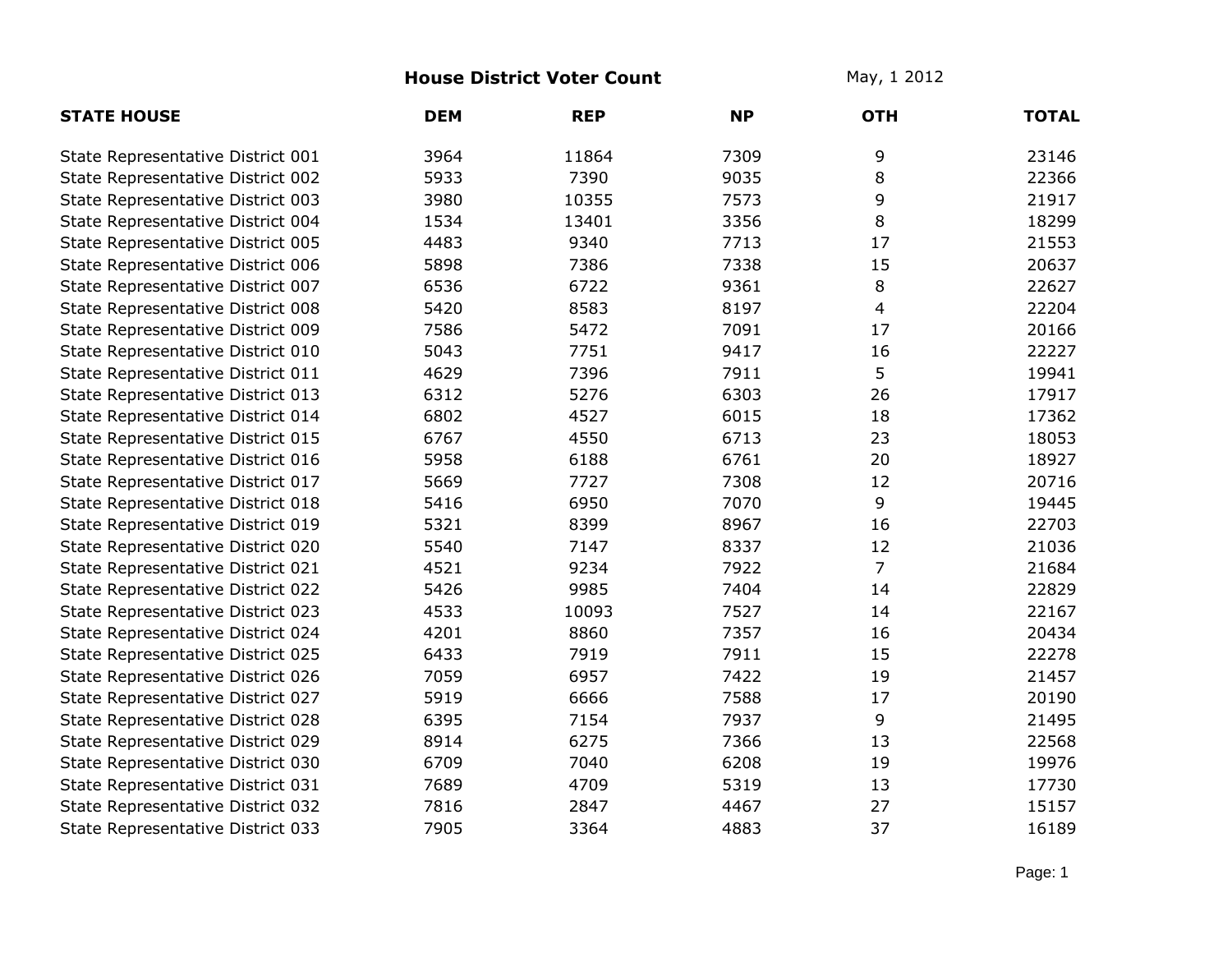## **House District Voter Count**

| <b>STATE HOUSE</b>                | <b>DEM</b> | <b>REP</b> | <b>NP</b> | <b>OTH</b>     | <b>TOTAL</b> |
|-----------------------------------|------------|------------|-----------|----------------|--------------|
| State Representative District 034 | 8543       | 3890       | 5381      | 47             | 17861        |
| State Representative District 035 | 7779       | 2360       | 4102      | 32             | 14273        |
| State Representative District 036 | 9335       | 5526       | 5798      | 37             | 20696        |
| State Representative District 037 | 5720       | 8788       | 6549      | 30             | 21087        |
| State Representative District 038 | 6514       | 6754       | 6006      | 23             | 19297        |
| State Representative District 039 | 5657       | 8766       | 6438      | 25             | 20886        |
| State Representative District 040 | 6643       | 8084       | 5814      | 23             | 20564        |
| State Representative District 041 | 10629      | 5473       | 5059      | 47             | 21208        |
| State Representative District 042 | 6795       | 7767       | 6146      | 30             | 20738        |
| State Representative District 043 | 7115       | 8314       | 5516      | 11             | 20956        |
| State Representative District 044 | 4739       | 8127       | 8765      | 11             | 21642        |
| State Representative District 045 | 7276       | 5523       | 8508      | 68             | 21375        |
| State Representative District 046 | 7042       | 5730       | 8487      | 84             | 21343        |
| State Representative District 047 | 6668       | 6791       | 8889      | 18             | 22366        |
| State Representative District 048 | 6388       | 7299       | 8320      | 17             | 22024        |
| State Representative District 049 | 5084       | 7435       | 8569      | 18             | 21106        |
| State Representative District 050 | 4517       | 8987       | 8023      | 15             | 21542        |
| State Representative District 051 | 6011       | 6391       | 8419      | 13             | 20834        |
| State Representative District 052 | 6810       | 5521       | 9301      | 8              | 21640        |
| State Representative District 053 | 7667       | 4939       | 9240      | 12             | 21858        |
| State Representative District 054 | 4550       | 8726       | 8258      | 9              | 21543        |
| State Representative District 055 | 5840       | 6839       | 7454      | 23             | 20156        |
| State Representative District 056 | 5637       | 6701       | 8294      | $\overline{4}$ | 20636        |
| State Representative District 057 | 7668       | 5815       | 8399      | 17             | 21899        |
| State Representative District 058 | 8484       | 4852       | 9389      | 13             | 22738        |
| State Representative District 059 | 6073       | 5677       | 7894      | 51             | 19695        |
| State Representative District 060 | 6241       | 7450       | 8330      | 18             | 22039        |
| State Representative District 061 | 7314       | 4320       | 7553      | 9              | 19196        |
| State Representative District 062 | 9418       | 2622       | 7168      | 12             | 19220        |
| State Representative District 063 | 5401       | 6828       | 9977      | 13             | 22219        |
| State Representative District 064 | 6077       | 4732       | 8559      | 12             | 19380        |
| State Representative District 065 | 9383       | 5135       | 7122      | 39             | 21679        |
| State Representative District 066 | 7572       | 6641       | 7876      | 30             | 22119        |
|                                   |            |            |           |                | Page: 2      |